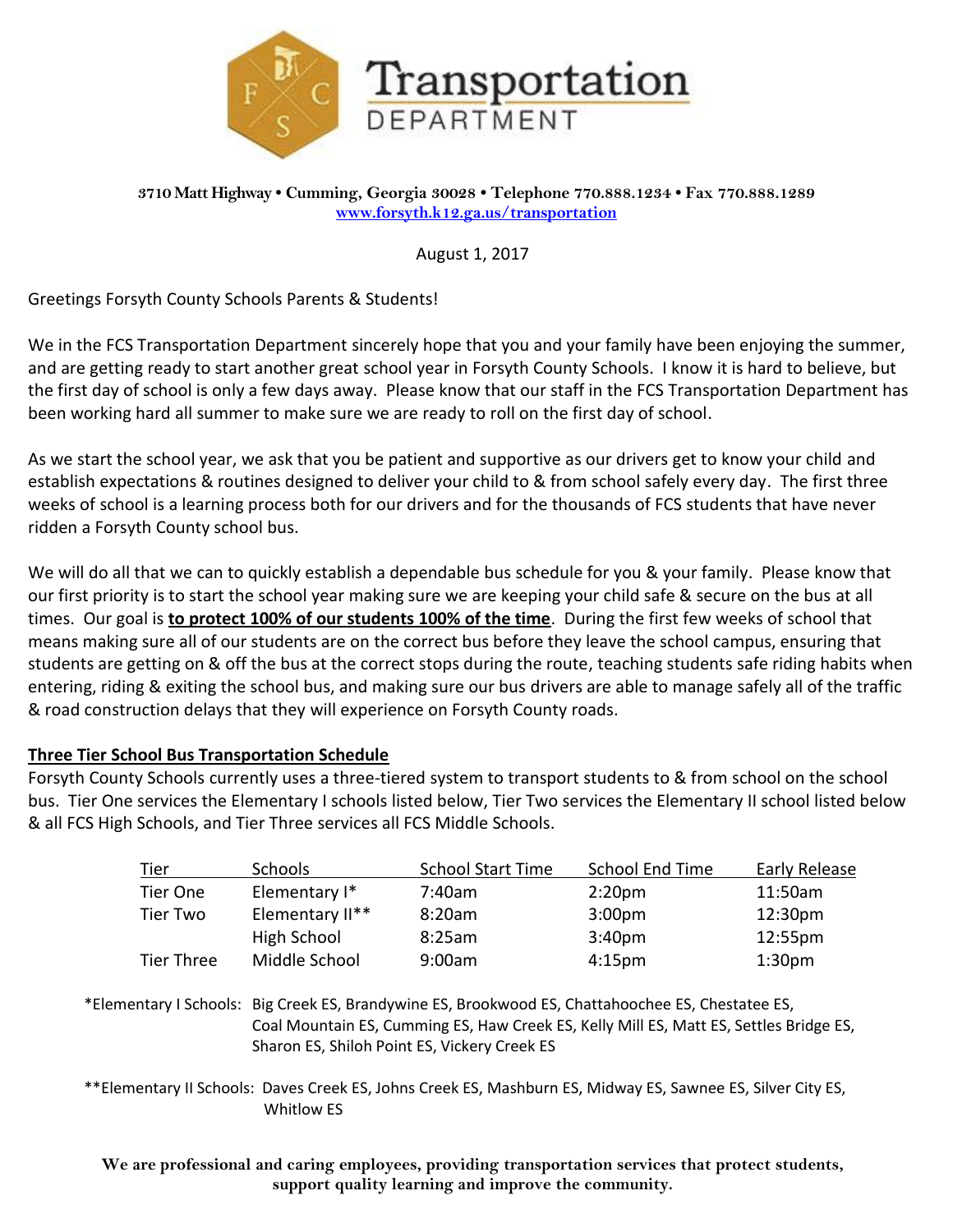

## **The First Three Weeks of School—What You Can Expect**

During the first week of school, most of our routes will experience delays. Some of our afternoon routes may deliver their last student 25-35 minutes later than what you should normally expect throughout the rest of the school year. We will do our best to work with your child's school to communicate delays to you. Before leaving our schools, our drivers and school administrators will be making sure that all students are riding the correct bus home. We are also taking the time to explain & practice safe habits when entering, riding, and exiting a school bus. We will also have many students who will be returned to school because they get on the wrong bus or miss their assigned bus stop.

By the second week of school, most routes will have established a fairly reliable drop-off schedule and late buses should become the exception rather than the rule. Isolated bus routes may be later than their expected schedule by 10-20 minutes. At this point, most students are effectively loading & unloading at the school and are starting to practice safe riding habits. However, we will have a larger number of students than normal who have to be returned to school because they get on the wrong bus or miss their assigned bus stop.

By the third week of school and beyond, we expect to have established a regular, dependable routine, both at the school and at our bus stops. Nearly all our buses should be arriving when expected, both to the school and at the stop. Most of our routes & tiers should be running on the regularly scheduled pick up & drop off times. Students will be practicing safe riding habits independently, and students on wrong buses and missed stops will become the exception rather than the rule.

## **How Can You Help Us?**

If your child is going to ride the school bus regularly, please make sure they ride from the first morning and continue to ride consistently through the first three weeks of school. Talk with them about which bus to ride and teach them to get off ONLY at their assigned bus stop. If you will not be at the stop, ask a sibling or neighbor you can trust to "watch out" for your child on the bus and/or at the stop if you can. Help your child learn to recognize your assigned stop, and teach them to ask the driver for help any time they are confused or uncertain. With you as our partner, your child will learn what to do more effectively if you help us establish the bus riding routine early and allow them to develop good riding habits by consistently riding the bus.

Please take the time to find the approximate time for the bus stop and have your child at the morning stop at least ten minutes early the first time your student rides the route. Check with the driver to confirm the "scheduled bus stop time" for your child's stop, and have your child to the stop five minutes early every day.

We also ask that you use the SOAR resources available on the FCS Transportation website that we use to teach our students to be **S**afe, **O**rderly, **A**nd **R**espectful (**S.O.A.R.**) on the school bus. Help us teach your child about safe walking, waiting and school bus riding behaviors. You can find these resources on the FCS Transportation Department webpage by clicking on the **SOAR with Elvis** and **SOAR Fundamentals** links. We know that we cannot successfully protect your child--and all of the children who ride the bus with your child—without the support of our parents and the community!

**We are professional and caring employees, providing transportation services that protect students, support quality learning and improve the community.**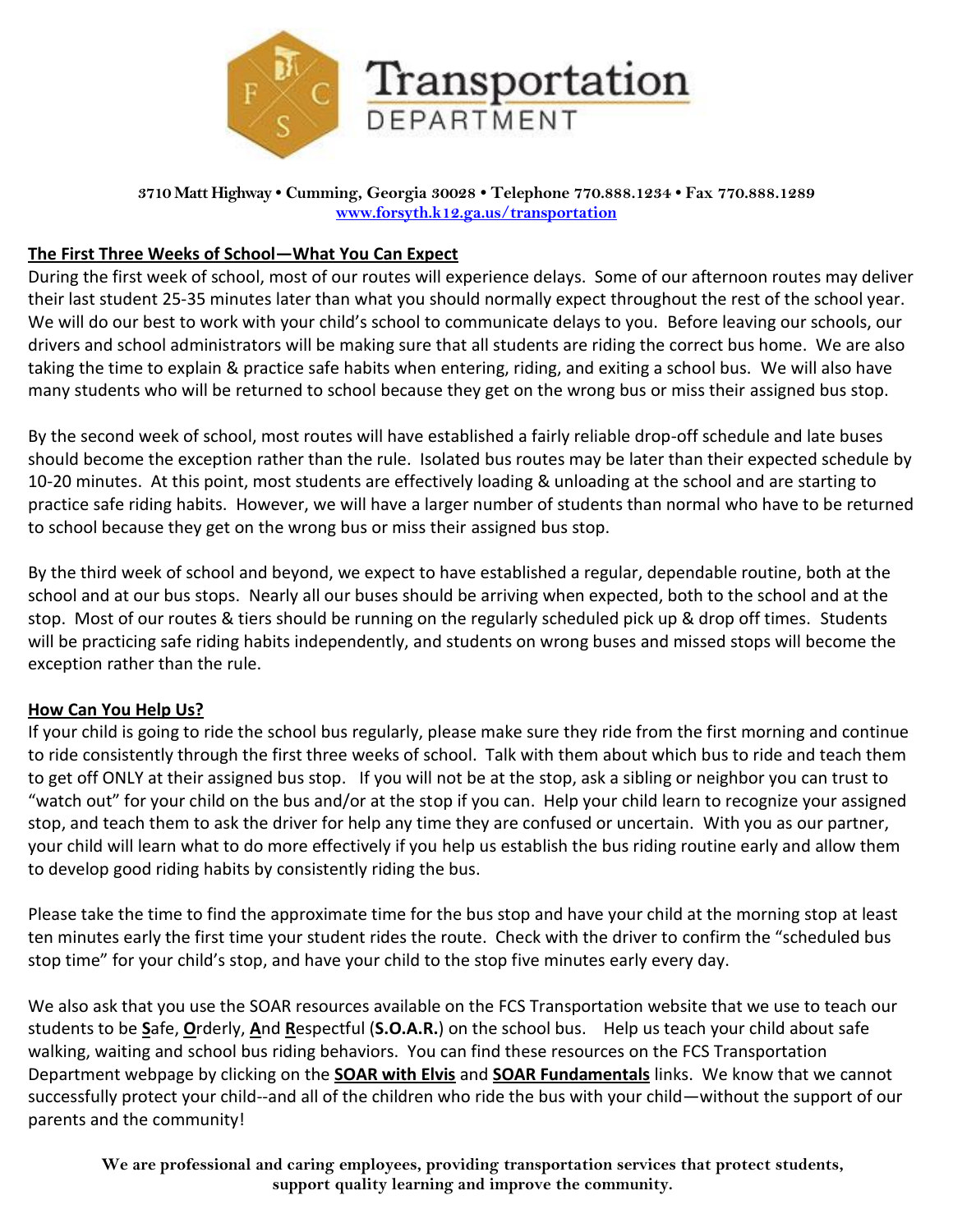

## **Finding 2017-18 Bus Route, Bus Stop & Pick-Up Information**

If you want to find your child's bus transportation information online, you have two main options:

- Log into FCS Infinite Campus Parent Portal, select your child, and then click open the Transportation heading from the menu to see morning & afternoon bus route information for your child.
- Go to the Forsyth County Schools website at [www.forsyth.k12.ga.us,](http://www.forsyth.k12.ga.us/) click on the Departments heading and select Transportation to go to the FCS Transportation page. Once on the Transportation page, select Parents & Students, and then click on the Bus Route Information heading to access the Bus Route Information page. Once on this page, you can click to open either I agree, continue to 2017-18 Bus Stop Map to see a Forsyth County map identifying bus stops or Parent Portal to see bus route & stop information without a map.

If you have any other questions or issues regarding your child's bus route, ride, or stop, please contact the FCS Transportation District Supervisor serving your child's school or an administrator at your child's school.

| <b>FCS Supervisor</b>   | E-Mail                          | <b>Schools Served</b>                                                 |
|-------------------------|---------------------------------|-----------------------------------------------------------------------|
| Deanna Bowen            | dbowen@forsyth.k12.ga.us        | Brandywine ES, Midway ES, DeSana MS                                   |
| Marni Cleveland         | mcleveland@forsyth.k12.ga.us    | Chattahoochee ES, Chestatee ES, Little Mill MS                        |
| Jennifer Cox            | jcox@forsyth.k12.ga.us          | Coal Mountain ES, Silver City ES, North Forsyth HS                    |
| Lisa Fiorenza           | lfiorenza@forsyth.k12.ga.us     | Haw Creek ES, Mashburn ES, South Forsyth HS                           |
| Pam Gilbert             | pamelagilbert@forsyth.k12.ga.us | Brookwood ES, Daves Creek ES, South Forsyth MS,<br>Lambert HS         |
| Hank Gravitt            | hgravitt@forsyth.k12.ga.us      | Johns Creek ES, Settles Bridge ES, Sharon ES,<br><b>Riverwatch MS</b> |
| Gretchen Higgins        | ghiggins@forsyth.k12.ga.us      | Big Creek ES, Shiloh Point ES, Whitlow ES, Piney Grove MS             |
| <b>Becky Newberry</b>   | bnewberry@forsyth.k12.ga.us     | Cumming ES, Otwell MS, Forsyth Central HS                             |
| <b>William Phillips</b> | wphillips@forsyth.k12.ga.us     | Kelly Mill ES, Matt ES, Sawnee ES, Liberty MS                         |
| Jan Wilson              | jewilson@forsyth.k12.ga.us      | Vickery Creek ES, Vickery Creek MS, West Forsyth HS                   |
| Leslie Horton           | Ihorton@forsyth.k12.ga.us       | South Area Special Education                                          |
|                         |                                 | Big Creek ES, Brandywine ES, Brookwood ES,                            |
|                         |                                 | Daves Creek ES, Haw Creek ES, Johns Creek ES, Mashburn ES,            |
|                         |                                 | Midway ES, Settles Bridge ES, Sharon ES, Shiloh Point ES,             |
|                         |                                 | Whitlow ES, DeSana MS, Lakeside MS, Piney Grove MS,                   |
|                         |                                 | Riverwatch MS, South Forsyth MS, Lambert HS,                          |
|                         |                                 | South Forsyth HS                                                      |
| Penny Martin            | pmartin@forsyth.k12.ga.us       | North Area Special Education                                          |
|                         |                                 | Chattahoochee ES, Chestatee ES, Coal Mountain ES,                     |
|                         |                                 | Cumming ES, Kelly Mill ES, Matt ES, Sawnee ES,                        |
|                         |                                 | Silver City ES, Vickery Creek ES, Liberty MS, Little Mill MS,         |
|                         |                                 | North Forsyth MS, Otwell MS, Vickery Creek MS,                        |
|                         |                                 | Forsyth Central HS, North Forsyth HS, West Forsyth HS                 |

**We are professional and caring employees, providing transportation services that protect students, support quality learning and improve the community.**